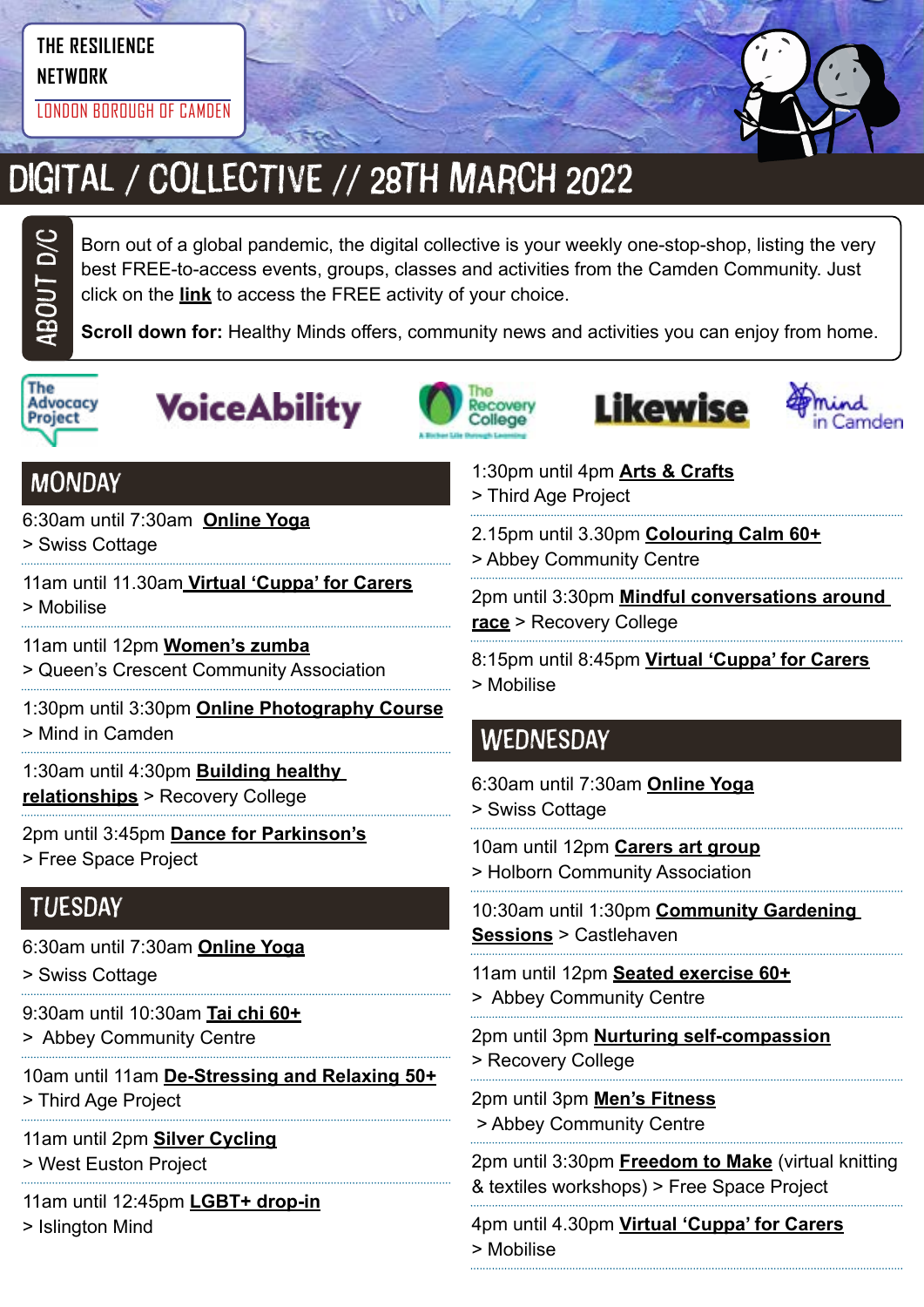8pm until 9:15pm **[Spoon Room](https://www.camerados.org/events/)** > Camerados

8:15pm **[Lesbian Discussion Group](https://www.lesbiandiscussiongroup.com/)**  $>1$  DG

#### THURSDAY

- 6:30am until 7:30am **[Online Yoga](https://yourswiss.org/)** > Swiss Cottage
- 10am until 12pm **[First Steps Digital Skills](file:C:\Users\akirton\OneDrive%20-%20Mind%20In%20Camden\Documents\Digital%20Collective\WEP%20Newsletter%20Edition%2098%2010%20March%202022.pdf)** > West Euston Project
- 11am until 11:30pm **[Virtual 'Cuppa' for Carers](https://www.mobiliseonline.co.uk/cuppa)** > Mobilise
- 11am until 12pm **[Breathing for Wellbeing](https://www.freespaceproject.org/blog/guidedmeditation-57c8e)** > Free Space Project
- 11am until 12pm **[Health checks](https://twitter.com/QCCA_ltd/status/1441030606608027653/photo/1)** > Queen's Crescent Community Association
- 11:30am until 12:30pm **[Women's yoga](https://twitter.com/QCCA_ltd/status/1441030606608027653/photo/1)** > Queen's Crescent Community Association
- 11:30am until 1:30pm **[New Year New You!](https://www.mentalhealthcamden.co.uk/events/22/02/new-year-new-you)** > We Make Camden & youmochaandstyle
- 1:30pm until 2pm **[LGBT+ yoga](https://www.islingtonmind.org.uk/our-services/outcome/)**
- > Islington Mind

1:30pm until 4pm **[Green prescription: growing](https://www.candi.nhs.uk/our-services/education-and-employment/recovery-college)  [plants for wellbeing](https://www.candi.nhs.uk/our-services/education-and-employment/recovery-college)** > Recovery College

- 1:45pm **[Tai Chi](https://www.westeustonpartnership.org/wp-content/uploads/WEP-Newsletter-Edition-57-18-March-2021.docx.pdf)** > West Euston Project
- 3pm until 4pm **[Re-cycle-art class](https://abbeycc-kilburn.org.uk/wp-content/uploads/2020/03/January-2022-programme.pdf) 60+** > Abbey Community Centre
- 7pm until 8pm **[OverABrew knitting](https://www.camerados.org/events/)** > Camerados
- 7:30pm until 8:30pm **[Online quiz](https://www.mentalhealthcamden.co.uk/events/22/02/healthy-minds-healthy-bods-online-quiz)**
- > Healthy Minds, Healthy Bods

#### FRIDAY

- 6:30am until 7:30am **[Online Yoga](https://yourswiss.org/)** > Swiss Cottage
- 4pm until 4:30pm **[Virtual Cuppa for Carers](https://www.mobiliseonline.co.uk/cuppa)** > Mobilise

#### **SATURDAY**

11am until 1pm **[Black Gay and Bisexual Men's](https://www.mentalhealthcamden.co.uk/events/22/02/black-gay-and-bisexual-mens-emotional-support-group)  [Emotional Support Group](https://www.mentalhealthcamden.co.uk/events/22/02/black-gay-and-bisexual-mens-emotional-support-group)** > Calvin Stovell

11am until 2pm **[Ability Bikes](https://www.westeustonpartnership.org/wp-content/uploads/WEP-Newsletter-Edition-74-15-July-2021.pdf)** > West Euston Project



#### [Mindful March](file:https://twitter.com/actionhappiness/status/1498253042726092803/photo/1)

 $\rightarrow$ 

try it ou

[City of Women London](file:https://www.cityofwomenlondon.org/)

[Borrow Box library app](file:https://www.borrowbox.com/)

[Pop-up Gallery - Our New World](https://www.internationalwomensday.com/Activity/17304/Pop-up-Gallery-Our-New-World)

[Top tips on building and maintaining healthy relationships](https://www.mentalhealth.org.uk/campaigns/healthy-relationships/top-tips-building-and-maintaining-healthy-relationships?utm_source=mainlist_newsletter&utm_medium=email&utm_campaign=healthy_relationships&utm_content=button&bbeml=tp-EbFsTopOv0SfkgIhAgzciA.j5FtRQYDNuUyxKMSBJD3oDQ.rZi5mWxculUSKgQKLdGocaQ.l4gZb9_oQqUGB1DvYtxpQQg)

[Queering Your Camden](https://explore.echoes.xyz/collections/zRAy5MFU9Pf16mbg)

[We Were Here at Swiss Cottage Gallery](https://lovecamden.org/)

[Healthy Minds Healthy Bods monthly mental health packs](https://www.hmhb2016.org.uk/monthly-health-packs-may-21-ongoing)